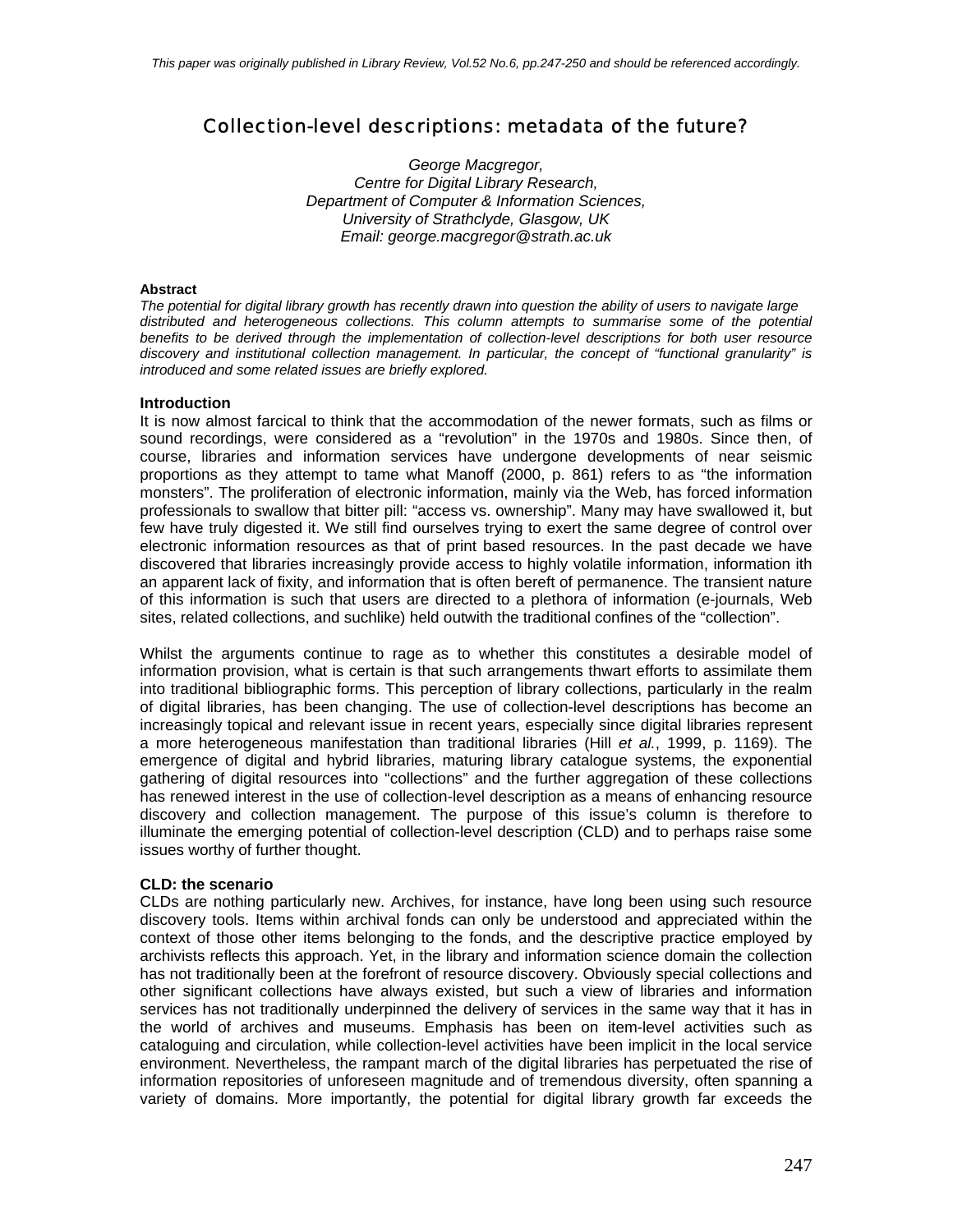humble parameters established by the print based library. It is thus appropriate to aid user navigation of such "information landscapes" in order that information contained therein is not rendered wholly redundant by its apparent abundance.

The brief nature of this column prohibits any detailed explanation of CLDs; references are provided for that purpose. However, for our interim purposes we can consider a CLD to be a structured, open, standardised and machine-readable form of metadata providing a high-level description of an aggregation of individual items. Such descriptions disclose information about their existence, characteristics and availability, and employ the use of implicit item-level metadata and, more particularly, contextualise that aggregation of item-level descriptions. CLDs are clearly desirable since they can enable the discovery of collections of interest, particularly prior to itemlevel discovery or data mining. Providing us with an eloquent analogy, Heaney (2000, p. 3) states that the:

*information landscape can be seen as a contour map in which there are mountains, hillocks, valleys, plains and plateaux…The scholar surveying this landscape is looking for the high points. A high point represents an area where the potential for gleaning desired information by visiting that spot is greater than in other areas.* 

We are therefore able to harness the potential of CLDs to provide an overview of groups of items, perhaps even uncatalogued items or those items where item-level details are inappropriate. Such an approach is conducive to the "high-level" navigation of large and often distributed or heterogeneous resource bases. A scholar, for instance, may wish to utilise CLDs to discover the existence of collections spanning numerous domains but with a common characteristic such as subject or collector, and then to subsequently rationalise and direct their item-level queries on the basis of the characteristics intrinsic to that collection. In essence, we can deliver improved distributed networked services for users with the uptake of such metadata, particularly when clear opportunities arise to augment interoperability  $\pm$  for example, the implementation of agreed schemas such as the Research Support Libraries Programme (RSLP) Schema (Powell *et al.*, 2000).

# **"Functional granularity"**

Leaving aside the contentious issue of what actually constitutes a "collection", an institution that agrees upon the particular aggregations that form its collections will invariably discover that these collections are related on a variety of levels. Thus, relationships could be applied to collections of varying sizes and granularity so that, for instance, a "collection" may contain numerous "subcollections", and vice versa ("super-collections"). The use of granularity is of obvious importance in the context of CLD resource discovery, and Geisler *et al.* (2002, p. 216) have already commented that the relational attributes will be essential, not only for discovering resources within single repositories, but also across libraries of all types, and across different domains:

*By explicitly representing not only a wealth of collections, but also the relationships among them, regardless of their physical location, a collection level metadata schema should greatly improve the navigability of the [digital library].* 

Such conceptualisations of resource navigation have already been instantiated by CLD projects such as SCONE (2002). In SCONE rich forms of CLD are capable of being "drilled down" from the highest level of granularity through related sub-collections (many of them distributed) until the desired degree of specificity is reached. The ability to exploit descriptions created by institutions for practical and functional reasons means that the user is capable of surveying the landscape for the elusive ''high points''. Not only is this approach functional for the user, but it is also functional for the institution. A CLD, based on a recognised schema or standard, can provide a simple, less labour intensive and standardised means of disclosing an institution's curatorial responsibilities. Disclosing such responsibilities can underpin collection management duties and related initiatives by providing a convenient tool for coordinating collection development, bibliographic access, storage, and preservation, and by enabling informed strategic planning at institutional, cross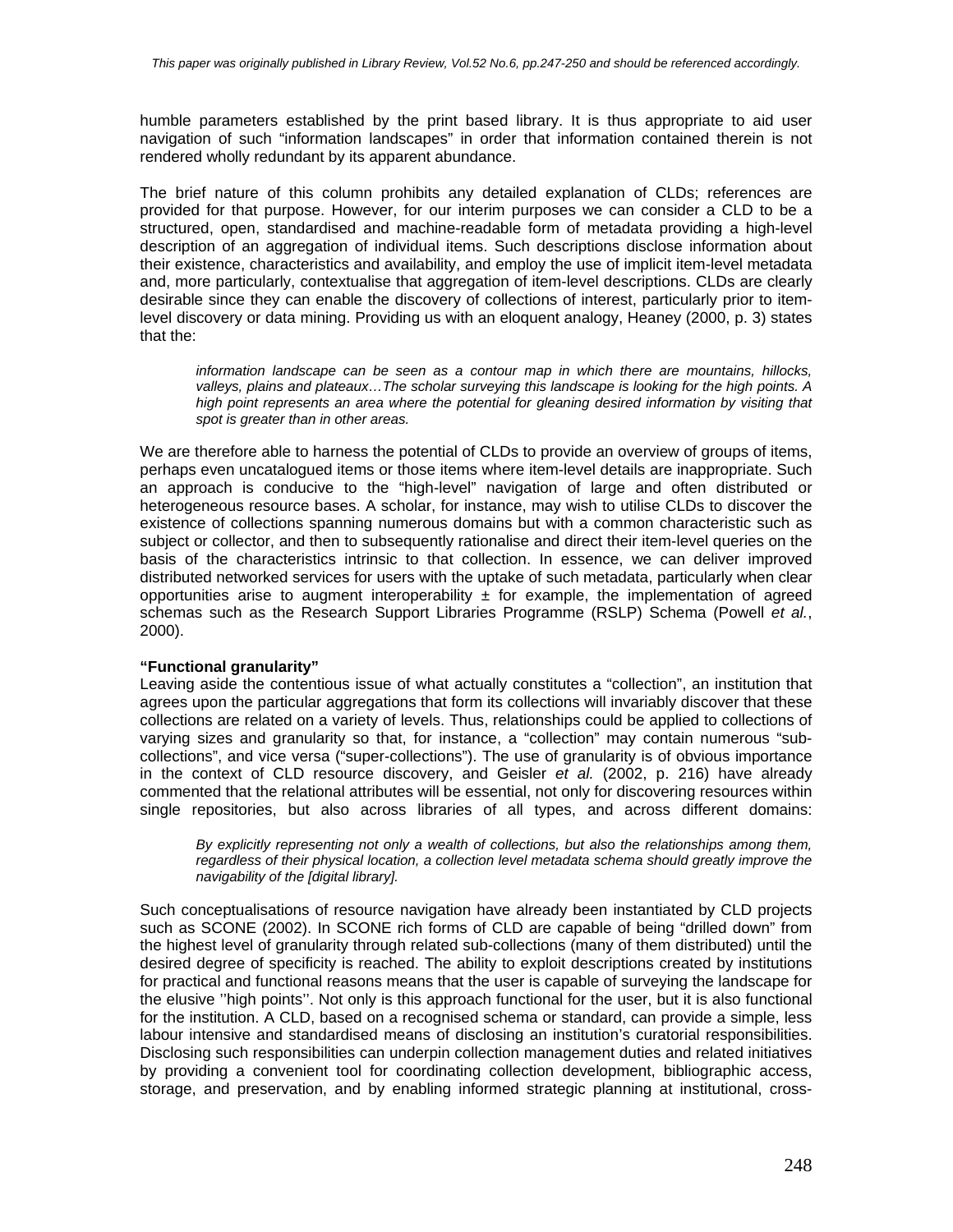institutional, regional, sectoral and national levels. The CLD then assumes a brand of re-usable or recyclable metadata.

# **Functional for whom?**

 $\overline{a}$ 

The concept of functional granularity is unquestionably an intriguing proposition. Heaney' s paper, "An analytical model of collections and their catalogues", which has informed the work of UKOLN's collection description focus (UKOLN, 2003) and CDLR projects like SCONE and CCinterop (CC-interop, 2003), suggests that a functional granularity approach should be adopted by an institution in the description of its collections in order to:

*make explicit those elements of the collection descriptions which the institution deems to be useful or necessary for the purposes of resource discovery or collection management (i.e. should adopt a "functional granularity" approach) (Heaney, 2000, p .5).* 

Clarifying this supposition, Dunsire (2002) states that, "if intellectual or administrative effort has gone into the definition of the collection, then it is probably worth recording". The concept of functional granularity is therefore entirely flexible and relies on the judgements of the administrators of that collection (or those closely associated with the collection) to make informed decisions over what they consider to be a relevant and useful aggregation of items. In doing so they provide flexible tools for collection management, breaking a collection down into manageable sub-collections. More importantly they create levels of granularity that are enlightened by the information professionals' unique knowledge of these collections. These are capable of supporting navigation of the chaotic information environment to which we wish to restore order, as well as providing an efficient filtering mechanism. More succinctly:

*If records are created for both a collection and its significant "sub-collections", then it is possible to choose between presenting only the "supercollection" record (while filtering out the more detailed "sub-collection" records), or presenting the more detailed "hierarchical" view (Johnston, 2002).* 

The flexibility and functionality of this concept is exemplified yet further when one realises that it is possible to be embraced not just by collection administrators for users (and themselves), but also by users for users. SCONE has collections defined by special groups of users, such as the Scottish Working Group on Official Publications. Such user groups have created their own CLDs expressly for enhancing their own activities. As a collection description service, SCONE has similarly created specific collections to improve the ''functions'' of general retrieval and data cascade/inheritance.

Yet, there remains the question of whether locally dictated choices are conducive to a globally accessible information infrastructure. This is, after all, the age of "think globally, act locally". Employing the use of functionally granular techniques, especially for resource discovery across distributed networked services, is undoubtedly useful and it does provide a trajectory worth pursuing in digital library research. The success of SCONE bears testament to this. However, a project like SCONE remains within the confines of a distinct geographical and networked area, where the attributes accorded to collections are derived from similar socio-political and cultural perspectives, not to mention similar information science perspectives. Users from outwith these areas may not be so informed by such peculiarities, and nor should they be expected to be. This is particularly true since they are likely to be driven to interrogating the said repository as a result of Belkin's now legendary "Anomalous State of Knowledge" (ASK) conundrum<sup>1</sup> (Belkin et al., 1982). Of course, we can always profess that local expertise informs global expertise, but such an approach smacks of arrogance and few presumptions should ever be made over who your clientele are.

<span id="page-2-0"></span>Belkin famously remarked that it is "unrealistic to ask the user of an IR system to say exactly what it is that she/he needs to know, since it is just the lack of that knowledge which has brought her/him to the system in the first place" (Belkin *et al.*, 1982, p. 66).